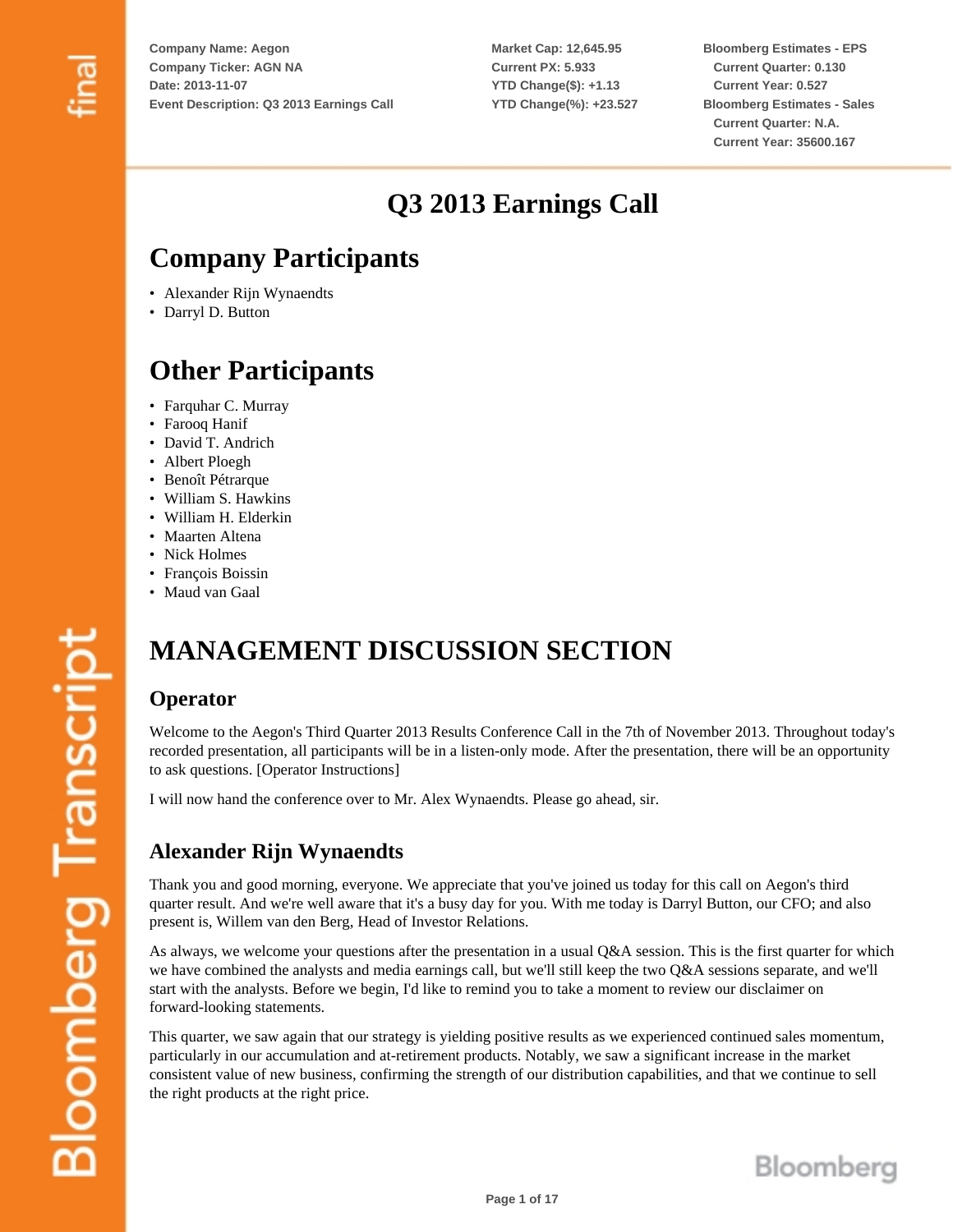**Market Cap: 12,645.95 Current PX: 5.933 YTD Change(\$): +1.13 YTD Change(%): +23.527** **Bloomberg Estimates - EPS Current Quarter: 0.130 Current Year: 0.527 Bloomberg Estimates - Sales Current Quarter: N.A. Current Year: 35600.167**

In addition to rise in profitable sales, our underlying earnings increased by 7% to €531 million. Our net income amounted to €227 million, despite the significant negative impact of changes made to our long-term economic assumptions to align this better with current margin conditions. Our capital position remains strong while our cash flow this quarter was adversely impacted by movements in the financial markets and several one-time items.

Our performance this year versus our target is shown on the next slide, that's slide three. As you can see on this slide, we are well on track to double our fee-based earnings to between 30% and 35% of underlying earnings and to increase our operational free cash flows to  $\epsilon$ 1.3 billion to  $\epsilon$ 1.6 billion by 2015. We expect to grow underlying earnings from the 2012 base to 2015 by at least 7%, and we are on our trajectory of 8% to 10% ROE.

As we shared with you on June, to reach an ROE of 10% to12%, additional management actions are required. We therefore continue to critically review businesses that do not meet our strategic objectives. An example of this will be the small transaction, is the sale of our Czech pension business where we lacked scale.

At the same time, we continue to invest in growth opportunities in all our markets and in particular, our digital composition. We maintain our focus on innovative ways to distribute our products to our customers. One such example is the Aegon Retirement Choice platform in UK. We just recently surpassed £1 billion of assets under management.

The review of our various accounting methods across our businesses is ongoing. And we will inform you as soon as we have a full picture of which actions need to be taken and the impact these actions will have on our businesses and results.

Let's now turn to the next page and to the continued sales momentum we are experiencing. In slide four, you can see that overall sales increased by 9% to  $\epsilon$ 1.7 billion. New life sales were up and mainly benefited from higher pension production in the UK. The after effect of RDR and the continuous sales growth on our new platform. Additionally, we've seen strong results from our new joint venture with Santander in Spain.

We were particularly pleased with the  $\epsilon 11$  billion of gross deposits and  $\epsilon 3.4$  billion of net deposits for the quarter. Gross deposits for both pensions and variable annuities in the U.S. increased substantially. Net deposits increased even more. U.S. variable annuity deposits tripled and net pension inflows quadrupled this quarter. And in the next slide, I will cover U.S. fee business in more detail. Accident and health and general insurance, however, were 9% lower as a few partnerships in the U.S. were terminated earlier this year.

Overall, we continue to experience strong customer demand for our core products and services, a clear reflection of the strength of our franchise, the depth of our distribution and our focus on offering the right products to our customers.

On slide five, I want to briefly highlight our strategic focus on one of our core growth areas, the At-Retirement segment in the U.S. In this segment, we enjoy a leading presence, thanks to strong brands and expanding distribution network and a suite of innovative products and services.

As you can see here, our variable annuity, pensions and mutual funds businesses have each generated on average double-digit annualized growth since 2009, while at the same time, margins have improved. This is a result of product and service innovations, economies of scale, expanding distribution as well as market dynamics.

In addition, this quarter, 42% of our variable annuity deposits and 53% of our retail mutual funds went into Aegon Asset Management funds. Our strategy is to retain our clients' assets through the entire cycle, helping them accumulate as they prepare for retirement and also helping them manage the drawdown of their assets during retirement. And we believe that the strategy will be a key driver of long-term growth going forward.

The products and services we offer must meet a strict profitability hurdles, meaning that we can be confident that the strong sales growth we see today will also result in strong future earnings. And this is evident in [ph] higher (0:06:34) market consistent value of new business as illustrated on the next slide.

On slide six, as you're well aware, we are committed to offering products and services that provides value to our customers and to the company. And this is clearly reflected in the significant increase in market consistent value of new business we achieved this quarter.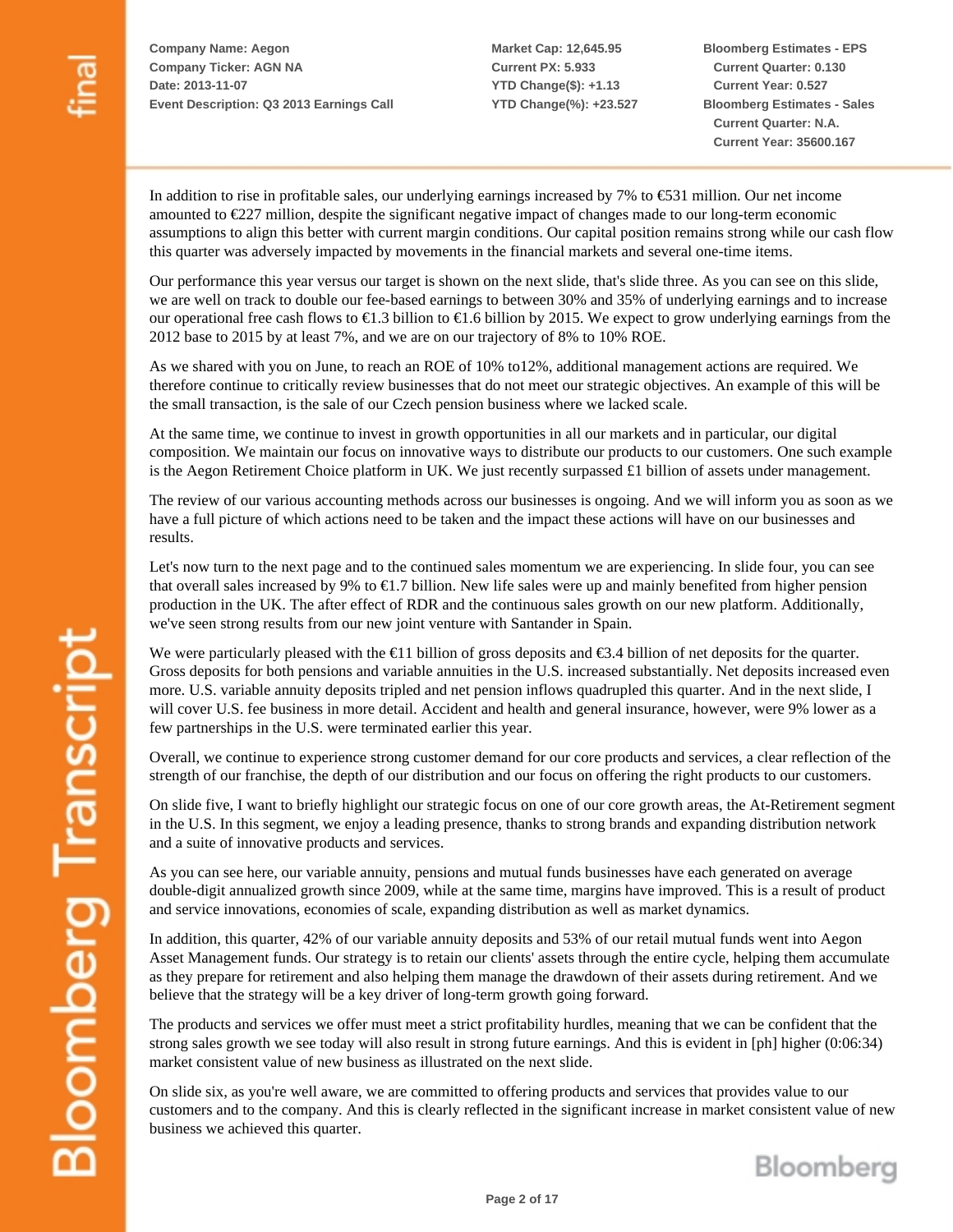**Market Cap: 12,645.95 Current PX: 5.933 YTD Change(\$): +1.13 YTD Change(%): +23.527** **Bloomberg Estimates - EPS Current Quarter: 0.130 Current Year: 0.527 Bloomberg Estimates - Sales Current Quarter: N.A. Current Year: 35600.167**

In the Americas, the value of new businesses more than doubled. Variable annuities were a key driver of this increase, as a consequence of higher volumes and higher margins supported by increasing interest rates. The improvements in the U.S. life business is a result of active re-pricing and the withdrawal of products that did not meet our profitability hurdles.

In The Netherlands, the market consistent value of new business increased significantly on a solid contribution from higher mortgage production. And as the slide indicates, the MCVNB in the UK was impacted by lower margins on the annuities and auto enrolment. And in our new markets, MCVNB benefited from a strong sales in Asia. As you can see, shifting demographics and aging populations have [indiscernible] (0:07:48) in Asia and generate significant demand for products and services. In addition to increase in sales, our profitability is supported by improving efficiency. And therefore, we continued to look with a critical eye at every possibility to further improve these efficiencies.

Now turning to slide seven, on a comparable basis and at constant currencies, operating expenses were up 4% compared to the third quarter last year, mostly due to higher sales and employee performance-related expenses that resulted from strong business growth.

In the Americas, operating expenses were higher, mainly due to increased sales rate expense as a result of strong sales of variable annuities and mutual funds. However, we continue to work towards our stated objective of keeping costs flat while growing the business. An important step towards achieving this is by implementing a significant reorganization by which we'll consolidate our support functions in the Americas into one shared service center called Enterprise Business Services.

At the same time, we're also taking a critical look at parts of our operations that could effectively be outsourced. The total number of positions to be eliminated over the next six to nine months is expected to be approximately 150.

In the UK, the ongoing transformation of our business into a platform model will require additional investment. We are now in the process of creating a fully digital interface for the non-advised clients group in order to facilitate upgrade to the platform.

Significant cost savings have been realized in the UK over the past few years, and these efforts will continue. This year, we have closed sales offices, and we are now working to improve the efficiency of our back office. And these efforts should lead to total reduction of approximately 530 FTEs in 2013.

I will now turn it over to Darryl for more information on earnings and financial position. Darryl?

#### **Darryl D. Button**

Thank you, Alex. Here on slide eight, I would like to take a closer look at underlying earnings, which I'm pleased to say rose by 7%, including one-time items of  $\epsilon$ 27 million and favorable mortality of  $\epsilon$ 15 million. In the Americas, higher earnings were driven by pensions and variable annuities as well as favorable mortality in life and protection, and a positive impact of assumption changes and model refinements. This growth was partly offset by unfavorable currency exchange rates. In U.S. dollars, earnings were up 8%.

Underlying earnings in the Netherlands were stable at €85 million. Pension earnings increased and we saw improved results in non-life. This, however, was offset by lower life and savings earnings due mostly to the previously announced reduction in policy charges.

In the UK, reported underlying earnings decreased 4%. At constant currency, results increased as our pension businesses benefited from higher equity markets. Earnings from our new markets increased 6%, due mostly to the benefit of actuarial assumption changes and one-time items in Asia.

Holding results improved by €25 million, mainly the result of lower interest expenses following debt redemptions and reduced operating expenses.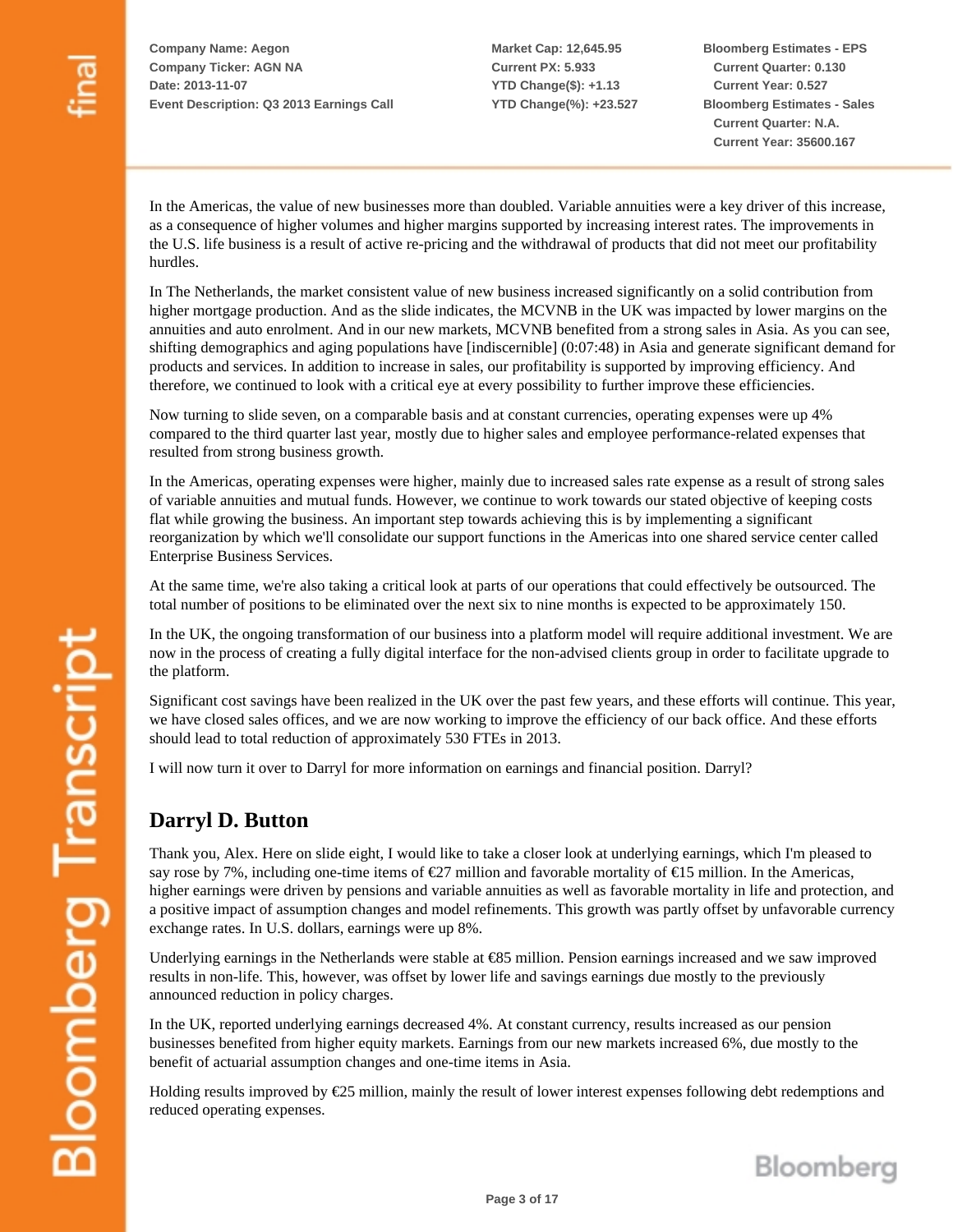**Bloomberg Estimates - EPS Current Quarter: 0.130 Current Year: 0.527 Bloomberg Estimates - Sales Current Quarter: N.A. Current Year: 35600.167**

On slide nine, you can see that the fair value loss of €493 million had a large impact on net income. I will address this further in the next two slides.

Realized gains were mainly driven by portfolio adjustments in the Netherlands to bring it in line with the new regulatory yield curve as well as normal trading activity. Impairments remain low at €45 million and were related to impairments on structured assets in the Americas, a single corporate exposure in the UK, and residential mortgage loans in the Netherlands and Hungary. Impairments in our Dutch residential mortgage portfolio reduced to €8 million this quarter or an annualized 14 basis points.

Other income amounted to a loss of €42 million. Proceeds from the exit of our joint venture with CAM were received in the third quarter. This, along with the gain from the recapture of certain reinsurance contracts in the Americas was more than offset by the write-down of intangibles to our – related to our Polish pension business and restructuring charges in the U.S. The income tax amounted to a benefit of  $\epsilon$ 73 million, mainly driven by the UK, where the corporate tax rate reduced from 23% to 20%.

Slide 10 provides more detail on the impact of fair value items. The results from fair value investments were positive for the quarter. And fair value hedging programs, where we largely have an accounting match, continued to be effective. Fair value hedging without an accounting match resulted in a loss of  $\epsilon$ 116 million in line with expectations.

Strong equity market performance drove losses on both the equity collar hedge as well as on the macro hedge. As you may recall, our guidance for the macro hedge is a quarterly loss of US\$70 million, if markets move in line with our assumptions.

Now that we have adjusted these assumptions, we expect the macro hedge run rate to move closer to a loss of US\$60 million to US\$65 million per quarter. The main driver of the other fair value items was the impact of the changes that we made to our long-term economic assumptions. More information on these assumption changes is on the next slide.

Here on slide 11, you can see that we made more prudent changes to our economic assumptions resulting on a loss of €405 million. Our annual equity market total return assumption, which includes the dividends, has been lowered from 9% to 8%, accounting for  $\text{\textsterling}135$  million of the total impact.

The long-term assumption for 10-year U.S. treasury yields was lowered by 50 basis points to 4.25% and we have extended the grading period from five to 10 years. The assumed return for separate account bond funds, which mainly relates to variable annuities, is now 4% for 10 years and 6% thereafter. These interest rate-related adjustments accounted for the other  $\epsilon$ 270 million of the total impact.

The updated assumptions are now more in line with the current market conditions, our economic framework, as well as the assumptions used for our regulatory framework. More alignment between the various assumptions creates less discrepancies in, for example, our hedging programs. Please be aware that these changes relate to our IFRS results and do not impact our cash flows, which I will discuss on the next slide.

On slide 12, you can see that operational free cash flows for the quarter were negatively impacted by various market impacts and one-time items. Market impacts include the effect of lower credit spreads in the UK and the tax impact of hedging losses in the U.S. seen this year due to higher equity markets.

Several items impacted our capital position in the third quarter that we consider non-recurring. The primary drivers include increases in required capital, mostly in the U.S., and few exceptional tax-related items. Excluding these exceptional items, the company's normalized operational free cash flows were  $\epsilon$ 291 million for the quarter.

Turning now to Aegon's capital position at the end of the third quarter here on slide 13, our group IGD ratio decreased to 208%. This was driven mostly by our move to the swap curve when calculating the IGD ratio for the Netherlands and the payment of our interim dividend.

S&P excess capital in the Americas increased by approximately US\$100 million as quarterly earnings were partially offset by tax impacts and one-time increases in required capital.

Bloomberg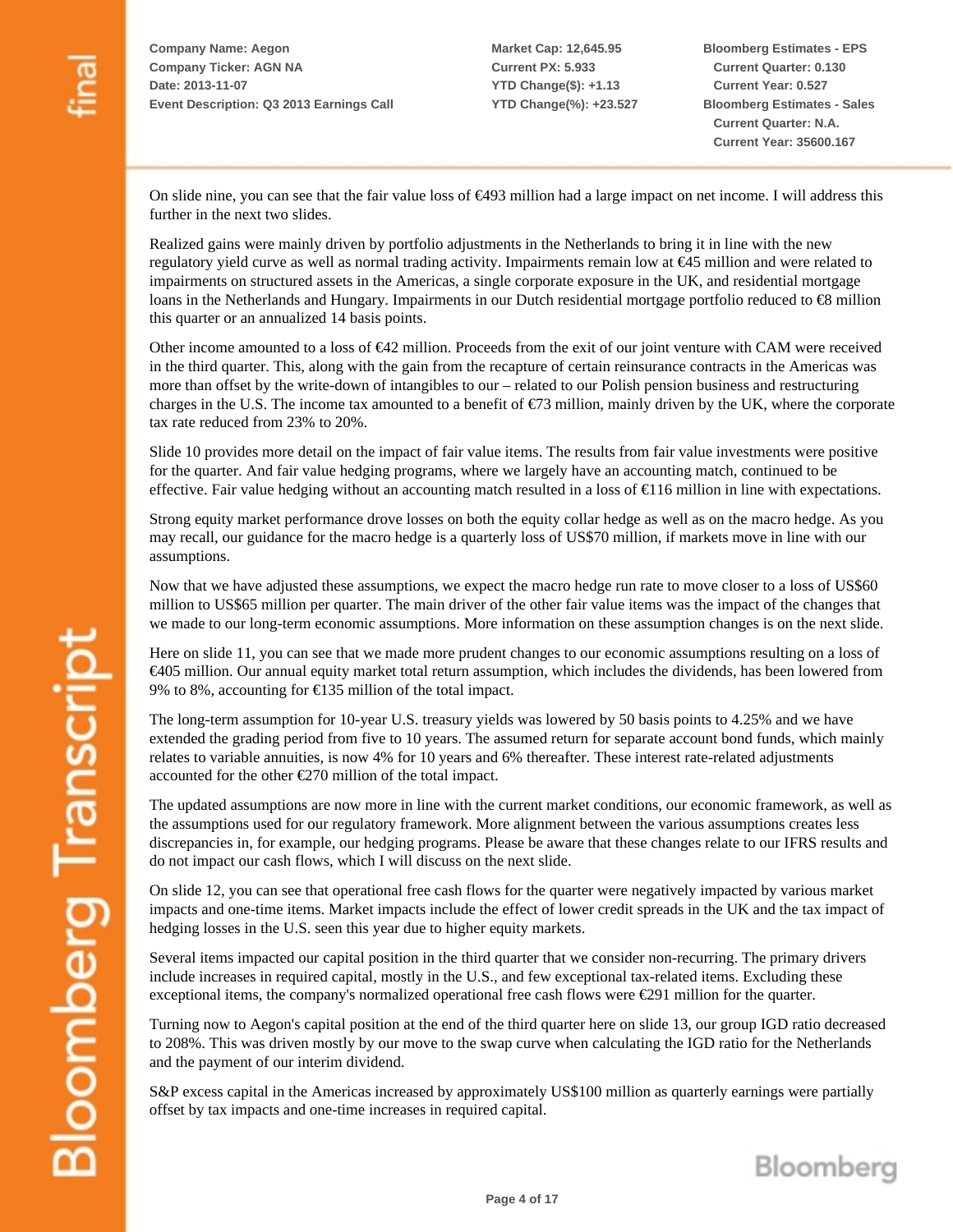**Market Cap: 12,645.95 Current PX: 5.933 YTD Change(\$): +1.13 YTD Change(%): +23.527** **Bloomberg Estimates - EPS Current Quarter: 0.130 Current Year: 0.527 Bloomberg Estimates - Sales Current Quarter: N.A. Current Year: 35600.167**

The IGD ratio in the Netherlands, excluding the bank, was stable at 245%. This ratio and this Q2 comparative shown, reflect our move from the ECB AAA curve to DMV swap curve. Three weeks ago, the DMV provided an update on the progress of Solvency 1.5 and we do not expect this to impact our capital management framework.

We are now managing the UK capital position using the Pillar 1 ratio including the with-profit fund. This ratio was 140% at the end of the third quarter, up from 130% reflecting an additional £150 million of capital we have injected into the business. We are currently working to quantify our internal target and buffer capital levels based on this metric.

Aegon's financial leverage ratio improved to 30.1% as you can see on slide 14. This improvement was driven mostly by a reduction in short-term leverage of approximately €200 million, which followed the US\$750 million senior bond redeemed last quarter.

Holding excess capital decreased to  $\epsilon 1.8$  billion in Q3 as the proceeds from our CAM divestment were more than offset by the cash used to fund the interim dividend and capital injections into our business.

Alex, back to you.

### **Alexander Rijn Wynaendts**

Thank you, Darryl. And before taking your questions, ladies and gentlemen, let me reiterate. Our third quarter was again a strong quarter in terms of underlying earnings, sales and market consistent value of new business, with net income and cash flows impacted by one-time adjustments.

We are seeing that the actions we are taking to reshape our business are creating value for our stakeholders. And looking ahead, we are confident that the continued execution of our strategy and our strong capital position will enable us to achieve our ambitions.

We're happy to take your questions now.

**Q&A** 

#### **Operator**

Thank you. [Operator Instructions] Thank you. Our first question comes from Farquhar Murray. Please state your company name, followed by your question.

**<Q - Farquhar C. Murray>**: Good morning, gentlemen. This is Farquhar Murray from Autonomous Research. Two questions if I may, all related to the cash flow figures on slide 12. Firstly, could you decompose the  $\epsilon$ 112 million one-time items just between the regulatory requirement change and the tax item there? And specifically on the regulatory requirement change, could you just explain what this was? I presume it's the S&P change but some additional color there would be helpful.

And then secondly, even adding back the market and one-time items, the normalized figure of €291 million was a bit weak relative to recent quarters? I just wondered what was driving that and whether there were any other one-time items that we should think, bear in mind within that figure? Thanks.

**<A - Darryl D. Button>**: Hi, Farquhar. It's Darryl. Yeah, let me take your cash flow questions. Specifically, there were a couple of things impacting the cash flows this quarter, some what I would call market-related and some non-market-related. On the non-market related, I think that was maybe more of your question. It was really a number of small items across the group. We had some effect coming through from some of the required capital calculations in the U.S. related to variable annuities. Some of that has [indiscernible] (0:19:58) way we do the – this moving calculation on the required capital. There were some impacts coming in the Netherlands related to the bank. We have brought the bank underneath are internal capital framework this quarter.

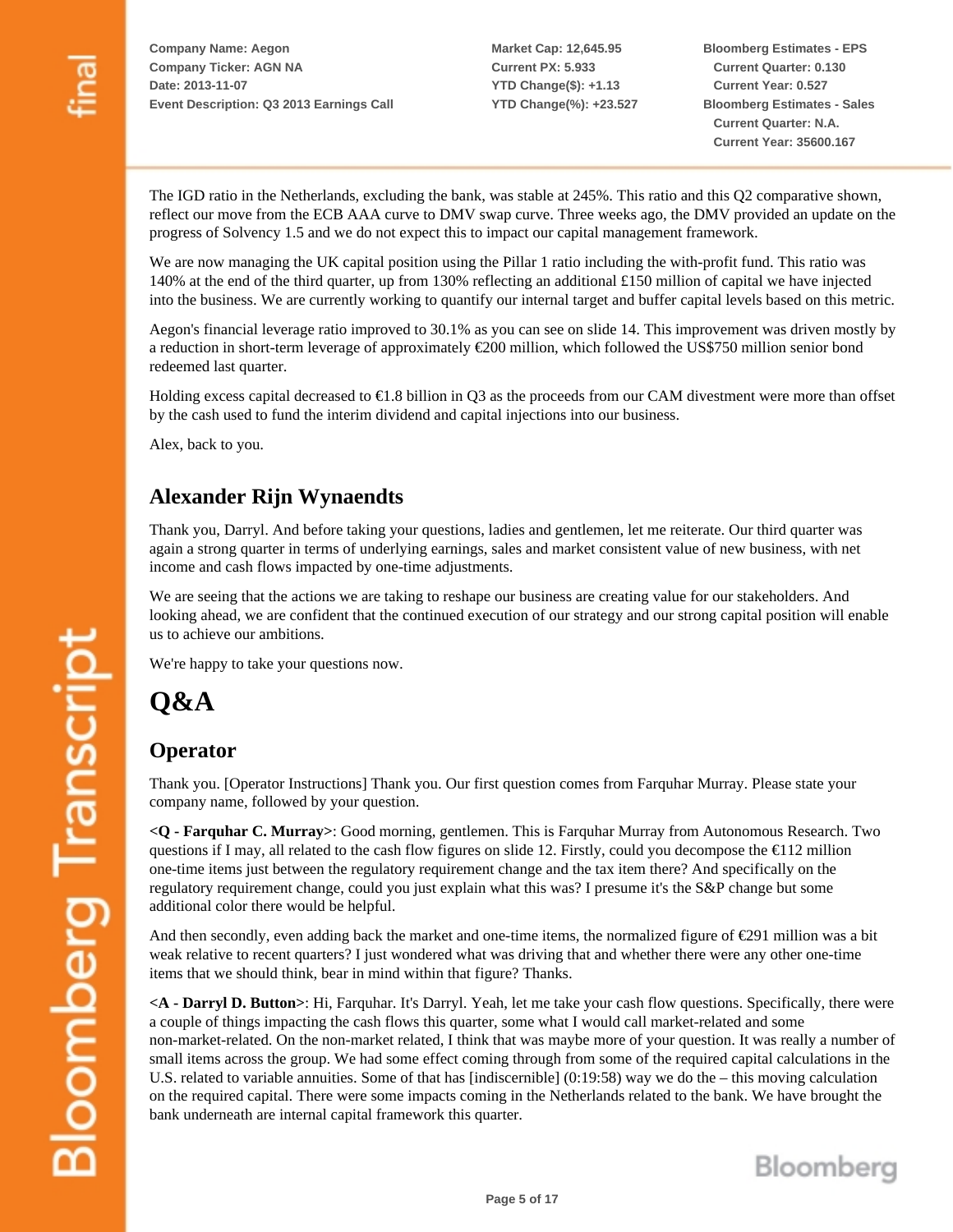**Market Cap: 12,645.95 Current PX: 5.933 YTD Change(\$): +1.13 YTD Change(%): +23.527** **Bloomberg Estimates - EPS Current Quarter: 0.130 Current Year: 0.527 Bloomberg Estimates - Sales Current Quarter: N.A. Current Year: 35600.167**

Also back in the U.S., a little bit of strain coming up from the life business because of the captive reviews going on in the U.S. we have not been doing our normal financing of the XXX and AXXX reserves. So that's been postponed in the interim and so that has a little higher strain than normal on the life products.

So it's a number of, I would say, small one-time items that are adding up to give that impact. On the market-related impacts, I'm not sure if you had a question on that, but it was really broadly two categories: the spreads in the UK, these would be improving credit markets that actually have the perverse and inverse relationship on the UK Pillar 1 ratio.

And then in the U.S., because of the tax – because of the losses we've had on the hedge programs, that does create some tax friction in our statutory and regulatory accounts, and that caused an impact this quarter as well. So quite a few number of smaller, negative items that added up this quarter.

**<Q - Farquhar C. Murray>**: And just to confirm, all those items you've mentioned there, [ph] Darryl, (0:21:20) within the  $\epsilon$ 203 million one-time impact.

**<A - Darryl D. Button>**: Yeah. And so those are all in there. And then of course what's not in there is just the impact of a weaker dollar that has an impact on the overall cash flows as you measure them in euro, that's not inside the one-time items. And so that's what also impacted the number this quarter a little bit soft.

**<Q - Farquhar C. Murray>**: Okay. Brilliant. Thanks very much indeed.

**<A - Darryl D. Button>**: Yes.

#### **Operator**

Thank you. The next question comes from Farooq Hanif. Please state your company name, followed by your question.

**<Q - Farooq Hanif>**: Hi, everybody. Farooq from Citi. Thanks very much for taking my question. First question, could you just talk about some of the rationale for the change in approach in the UK Pillar 1? And does this – is this likely to affect your previous kind of forecast of when the UK could be cash generative for the holding?

Secondly, could you give us a little bit more of the view of the market dynamics of the VAs right now in the U.S., so for example, what your market position is and what you're seeing in terms of competition?

And lastly, any brief update you can give on timing of some kind of decision on Omnibus 2 and Solvency II and what you think is going on there? Thank you.

**<A - Alexander Rijn Wynaendts>**: Farooq, thank you and Darryl will take the first question and I will cover the second and third question.

**<A - Darryl D. Button>**: Sure, yeah. Farooq, on the first on the first question, UK Pillar 1, really it's evolving conversations with the PRA. We had been looking at a capital ratio on the – excluding the with-profits funds on the with – yeah, excluding with-profits fund in the past. Through our conversations with the PRA, it's very clear that they look at a combined ratio that includes the with-profits fund.

It's an interesting ratio. The surplus of the with-profit fund is included in both the numerator and the denominator, so it draws the ratio back down towards 100% by definition. I'm not convinced it's necessarily the best way economically to look at the capital but that is the ratio that they're monitoring and managing too.

We're obviously looking at other aspects of the business too. It's not just a singular ratio in terms of how we look at capitalization and look at risks in the UK, and our conversations with the PRA. But suffice it to say, it's through conversations with them that we've decided to convert over to here.

As I mentioned back in June, we're quite happy with the strength of the U.S. and the Netherlands balance sheet. But the UK, we were not, and we were on a path to organically strengthen that balance sheet. And what's happened here is that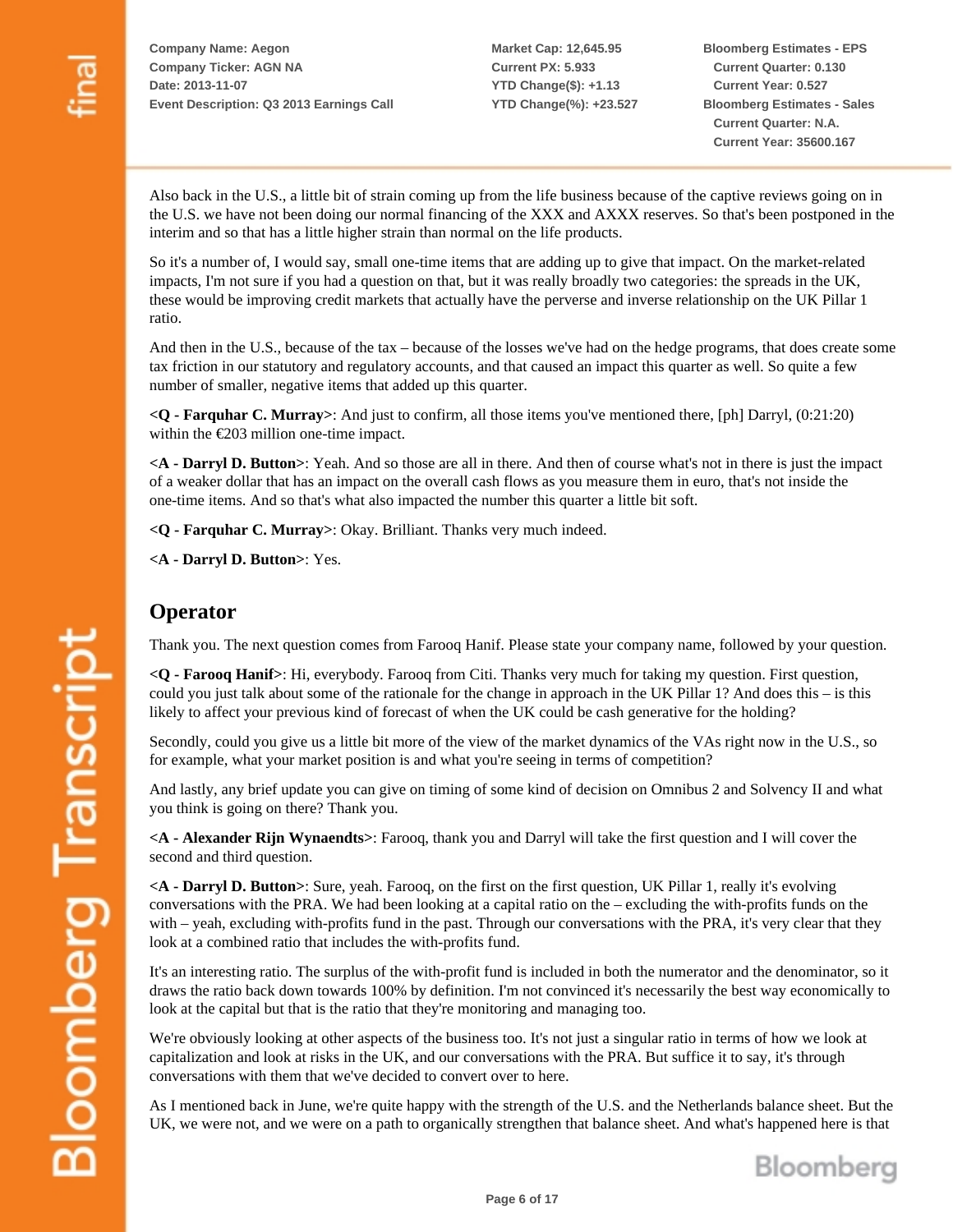**Market Cap: 12,645.95 Current PX: 5.933 YTD Change(\$): +1.13 YTD Change(%): +23.527** **Bloomberg Estimates - EPS Current Quarter: 0.130 Current Year: 0.527 Bloomberg Estimates - Sales Current Quarter: N.A. Current Year: 35600.167**

we've decided to accelerate that, strengthening of that balance sheet. And again, that's through conversations with the PRA that led us there.

In terms of your second part of that question, impact on future dividends, I think the trajectory and the path remains intact. The cash flow positions, as I've mentioned in June, of UK do get much stronger as we get to the back end of 2014 and into 2015, and that's when we expect to receive some dividends from the UK, but we've had to accelerate the capital now to stay on that trajectory.

**<A - Alexander Rijn Wynaendts>**: Okay. Thanks, Darryl. Then, Farooq, on the VA dynamics, I would say it is the same story as the previous quarters. What you're seeing here is that the work we've been doing on expanding distribution, focusing on that segment of the market that we want to be focused on, which is really the living benefits segment, which fits well in our strategy of helping our customers not only to generate assets, but to be able to draw down these assets during retirement, which is of course becoming more, and more important with baby boomers retiring. It's all part, and then you see the results of that strategy right now.

At the same time, we had expanded towards a number of distributors, and we've shared a few with you, names last time. I think the last one I'm happy to share is that we also now are the provider of products for Voya Life, formerly ING.

And just as one example of the expansion of the distribution in a segment that we think is the right segment and that would put us in the right position. As you can also see, and I mentioned that the market consistent value of new business increased and particularly also in the areas of VA, I think it's not surprising with interest rates creeping up a little bit, that gives more room, and that explains also why the margins are improving in addition to the fact that we're increasing our scale and that has a good positive impact on expenses.

Now, in Solvency II, yeah, what is my view? I have the sense, Farooq, and I think that's shared now with my colleagues in Europe, is that we have probably never been as close as to be able to reach – to come to an agreement. I think there is a very clear determination right now from the European institutions and you have many that are involved, Parliament, Commission, the member states, EIOPA, they want to come to an agreement. And I think we're getting very close to what is an agreement that would potentially be acceptable to the different parties involved.

And I'm also therefore more optimistic now about the date of the January 1, 2016 although even if we see an agreement being reached right now in the month of November, it still is and it will be a big challenge to get everything done in time for the November 1, 2016.

I also believe that the discussions in the IAIS around ComFrame and creating more global framework for international active insurance groups, the IAIGs, as they're well-known. It's probably also putting a bit more pressure now on the European institutions to come to an agreement so that at least there is one agreement here in Europe, and it will make the discussions in the context of a global framework will make these discussions easier.

So, I will remain cautious. This is very political. But I do believe that we have never been as close we've been to reaching agreement there.

**<Q - Farooq Hanif>**: Okay. Thank you, very, very informative as usual. Thank you very much.

## **Operator**

Thank you. The next question comes from David Andrich. Please state your company name followed by your question.

**<Q - David T. Andrich>**: Hi. Good morning. David Andrich from Morgan Stanley. Just two questions on my side. First of all, I was just wondering in terms of the FTE reductions, both in the U.S. and UK, maybe if you could just give us an idea of kind of a maybe the quantum impact on costs going forward?

And then, just in terms of the strong deposits and sales in the U.S., I was wondering, before in the past, you've discussed the focus on the at-retirement and retention of assets. And I was just wondering if maybe, you could again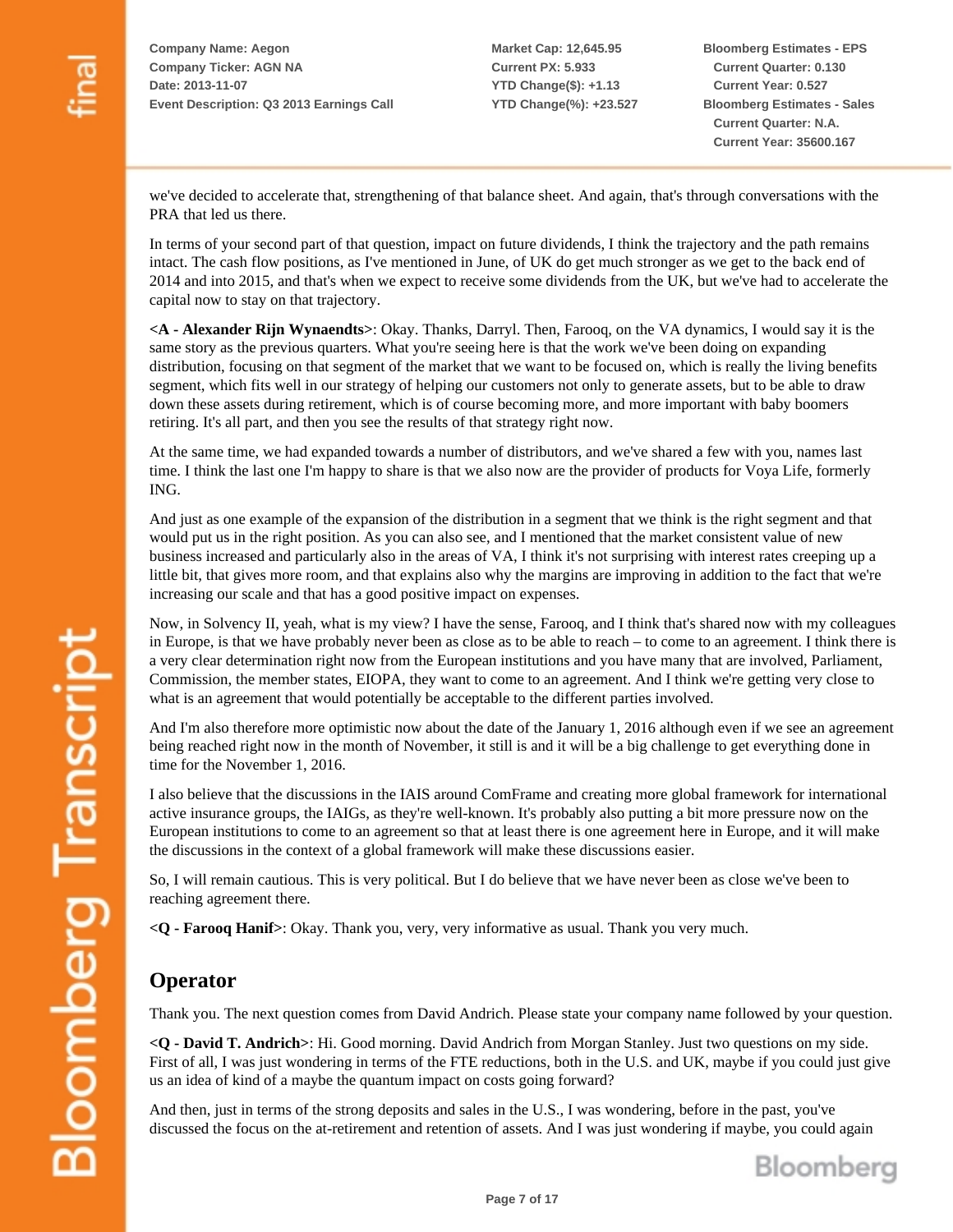**Market Cap: 12,645.95 Current PX: 5.933 YTD Change(\$): +1.13 YTD Change(%): +23.527** **Bloomberg Estimates - EPS Current Quarter: 0.130 Current Year: 0.527 Bloomberg Estimates - Sales Current Quarter: N.A. Current Year: 35600.167**

give a bit more granularity in terms of the split between new sales versus retention and how we should expect to see that develop? Thank you.

**<A - Alexander Rijn Wynaendts>**: David, I'll take your second question. Would you mind to repeat your first one? The line wasn't good.

**<Q - David T. Andrich>**: Sorry, apologies. I was just wondering about the FTE reductions in the U.S. and UK in particular, the consolidation of the shared service center and what impact that might have on expenses going forward?

**<A - Alexander Rijn Wynaendts>**: Yeah. Okay. Well, let me take the first question. As I did say in my introduction, we are seeing strong growth in U.S., and what we're seeing as a result of that is that sales-related expenses are increasing especially in the areas of the variable annuities and mutual funds. A lot of our expenses are variable and related to sales there.

Nevertheless, we have very clearly stated our ambition of keeping our expenses flat over – in the coming years. And obviously, that would require in order to achieve that, that we achieve further efficiencies. And that's what we announced here as first step in the shared services, the EBS, Enterprise Business Services, in the U.S., which is a creation where we're bringing together, in particular in the first step, finance and IT functions and that is what is allowing us to reduce expenses through the reduction of head count.

I think the first step we have clearly provided just right now was 150 heads to be – effectively to be eliminated. This is an ongoing process, and it will as such have a significant impact on expenses going forward, and it will allow us to meet our ambition of keeping expenses flat, so that should give you pretty clear ideas to where we believe these expense reductions will come from in the future.

Now in UK, I mean again, this is – it's an ongoing story. And for us, it has been very clear that we need to adjust our expense base to the new reality. And if you look at the new realities with margins that are lower in the platform world post RDR, we have to ensure that our expenses are aligned to this new reality of lower margins. And that's why you will see a continuation of expense reductions in the UK. So we had a first run of 25%, which was completed by the end of 2012.

And I think I've made it very clear that we will continue to see significant reductions going forward. And we will announce them and share them with you, when we'll also announce them internally, you will understand that it's important that we continue to manage the company, that we also continue to keep the people focused on the right things. But I think that in 2013, 530 FTEs is quite a big number, these were mostly related in our sales network.

As you know, we have sales networks all over UK with branches, so quite a lot of staff, we've taken that down. And the next focus is more on the back office, where not only will we try to improve service levels but at the same time, doing this more efficiently. An ongoing story. It is part of our mission to get the expenses to the level that we need to have in the new world.

Your first question on deposits, and I'm pleased that you recognized the strong deposits we see in here in the U.S. This is at the core of our strategy. We've said very clearly to you previously that we are making choices in which business we want to be and business we do not want to be. We've taken action on those that we do not want to be. That now means that we are focusing all our efforts in building this, call it, at-retirement segment.

And why is this important, because we accumulate assets through different forms for our customers. They can do that individually. They can do those through life insurance. They can do it from mutual funds. But also, a lot of them do that through corporate plans, the  $401(k)$  plans or  $403(b)$  plans. And what we are seeing is two things. First of all, that a significant part of those employees that are part of a corporate pension plan effectively were not getting adequate service at the time of retirement. And this is exactly where we are now focusing our efforts on, is to make sure that those employees that are part of the corporate pension plans, when they retire, they stay with us in the system. And that is what you see here also very much reflected.

The second thing and I think is equally important is that a lot of people that have saved in their corporate pension plans, have assets – accumulated assets which is not significant or sufficient for them to be serviced properly by face-to-face

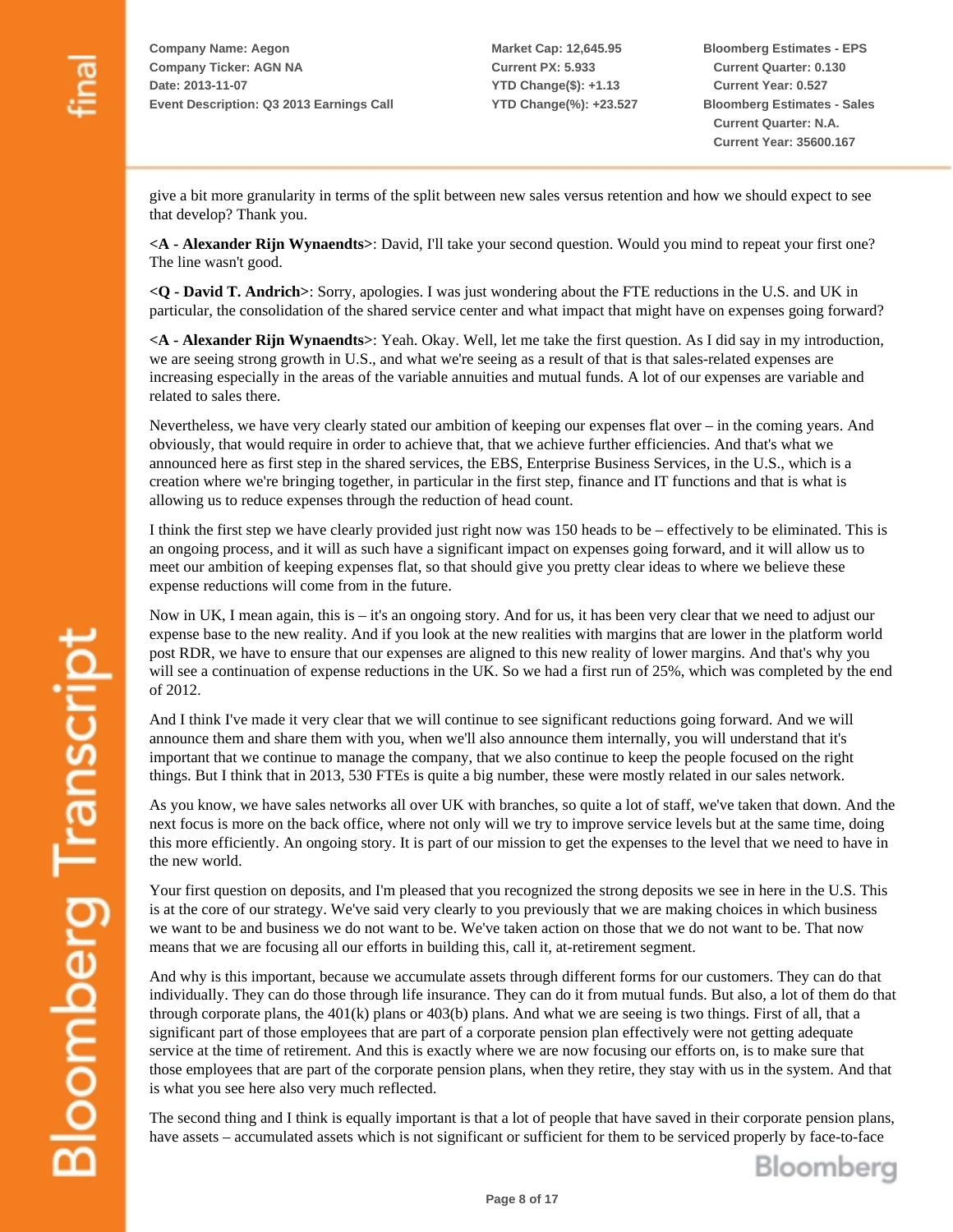**Market Cap: 12,645.95 Current PX: 5.933 YTD Change(\$): +1.13 YTD Change(%): +23.527** **Bloomberg Estimates - EPS Current Quarter: 0.130 Current Year: 0.527 Bloomberg Estimates - Sales Current Quarter: N.A. Current Year: 35600.167**

agents. Just to give you an idea, we believe that for those that have assets below \$1 million, they will not be targeted by agents, life planners, financial planners just because with the complexity of regulation and compliance requirements, it's just not worth it.

So, there's an increasingly growing segment of people that saved in their life that retired. And at the time of retirement, effectively are totally under-served. We believe this is explicitly the segment where we can be successful. It's a segment where we have the products. We have all the products already. It's now about making sure that we connect with those customer at an early stage, that we offer them the service and increasingly, we're doing this fully electronically or through digital channels because that is the most cost-efficient way of doing that.

And so, this is a part of our strategy and you will continue to see us focusing on it and I'm actually therefore very pleased with the very strong development on the accumulation side but also on the dis-accumulation side. This strength in the UK – sorry, in the U.S. is obviously increasing in the UK. We shared with you in the UK that we are going to launch a fully digital capability for our individual customers. Very much focused on those customers that are part of our corporate pensions plans now and that retired and that needs the services and products, which we have available.

**<Q - David T. Andrich>**: Great. Thank you very much.

#### **Operator**

Thank you. The next question comes from Albert Ploegh. Please sate your company name followed by your question.

**<Q - Albert Ploegh>**: Yes. Good morning, all. Albert Ploegh from ING. Thanks for taking my questions. A few questions on, let's say, the gross leverage and also the accounting consistency review on the U.S. debt that has been flagged earlier on, which is a more full-year event. Can you maybe give a bit more feeling of whether or not you change your views on that consistency change and what the impacts might be?

In the past, you've flagged maybe 10% potential impairment on U.S. debt balances. And related to that, in case you're gross leverage as we saw will be above 30% by year-end, is that a concern to you or do you think that's manageable in relation to what rating agencies might expect from you?

Second, two questions on the Dutch business. First of all, on KoersPlan, you already have taken in charge earlier this year following the court ruling. I think there's still some discussions ongoing with associations. Can you maybe give us an update on that? How that is progressing? And the second question on the Dutch business is that one of your peers has basically had an unfavorable ruling in a disability case. Are there several or similar cases also pending with Aegon? Thank you.

**<A - Alexander Rijn Wynaendts>**: Darryl, would you take the first and second question? I will take the third.

**<A - Darryl D. Button>**: Yeah. Yeah, I will. Really, on the accounting change, I think all I'll do is repeat what Alex said in his opening remarks, which is the review is ongoing. And we will inform you as soon as we have something. I'd say, nothing, Albert, has changed in any way from the messaging and the guidance that I gave you back in the summer time. So I'd say, we're still on track with that and no change there.

In terms of how we look at that in relation to the leverage ratios, we are tracking right around the 30% now. If it was to lead to a higher leverage ratio at the end of the year, would that be a problem? No. I don't think so. I think we would look to calendar year 2014 to bring it back in line.

So we still maintain those leverage ratio targets. But in terms of discussions with rating agencies, it's never a point-in-time discussion. It is a forward-looking discussion and we've already signaled that we intend to do more deleveraging in 2014. So I think you can look at that as a package and we're still on track with that. Alex?

**<A - Alexander Rijn Wynaendts>**: Thanks, Darryl, yeah. On the Dutch business, Albert, yeah on KoersPlan, as you're aware, we have settled with the Stichting association, which represent around 35,000 customers. And we've also, I think, issued a press release, which was pretty clear in the sense that, yes, the association and Aegon were pleased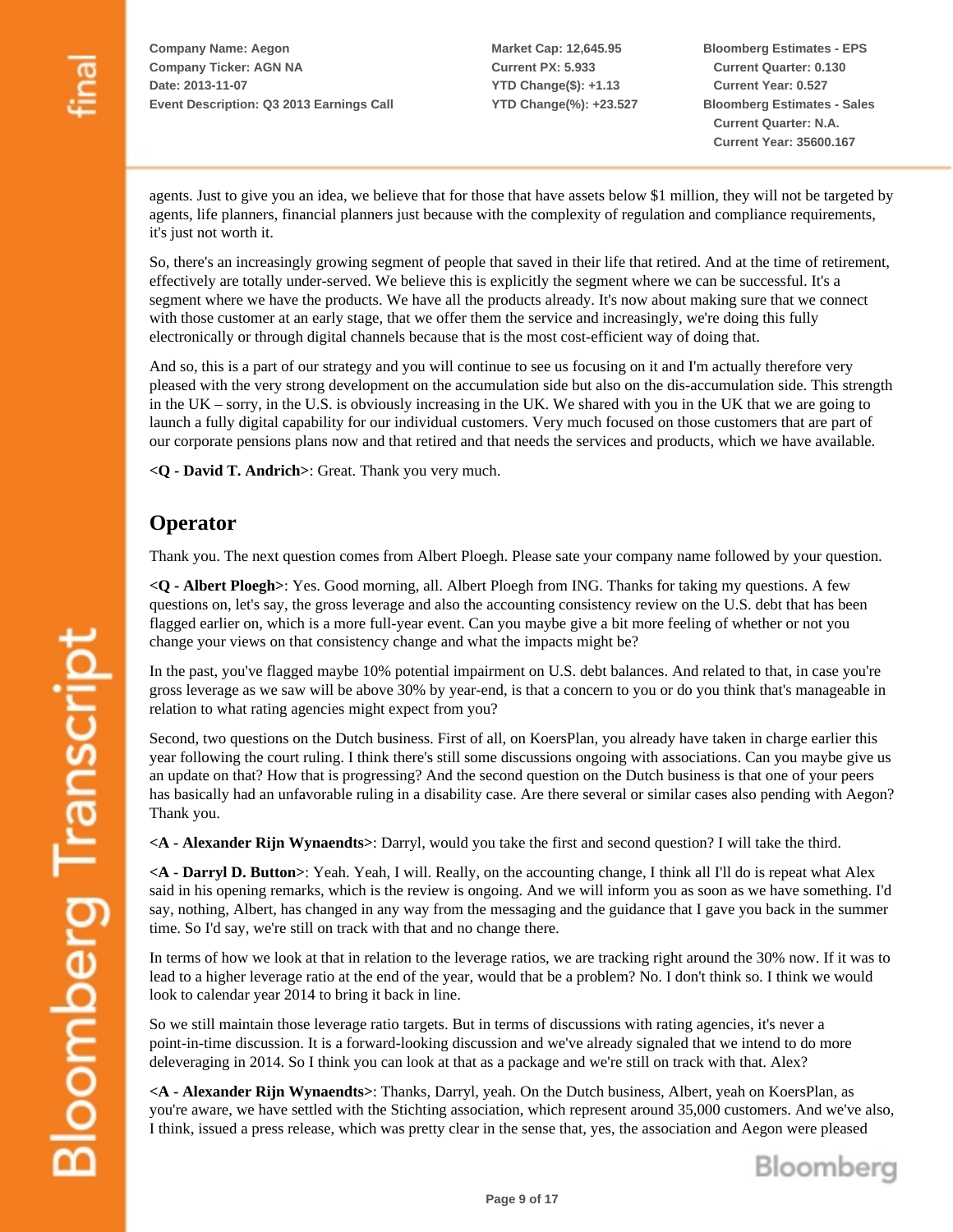**Market Cap: 12,645.95 Current PX: 5.933 YTD Change(\$): +1.13 YTD Change(%): +23.527** **Bloomberg Estimates - EPS Current Quarter: 0.130 Current Year: 0.527 Bloomberg Estimates - Sales Current Quarter: N.A. Current Year: 35600.167**

with the way this was dealt with and it stayed within the provision, which we had shared with you earlier, the  $E25$ million.

**<Q - Albert Ploegh>**: [indiscernible] (0:37:45) more with, let's say, the other cases, the other people that are not part of this settlement, whether you will do anything with them?

**<A - Alexander Rijn Wynaendts>**: Well, what we have said, what we settled in this case is that obviously, we would be looking at on the other policyholders. And we want to make sure – ensure that they have adequate levels of premiums and we would review that. You can imagine these are over 500,000 policies and that will take some time.

On the Dutch business, you are referring to the disability case of another company. Let me just say one thing, it will not impact, we don't expect to have any impact on us, for the simple reason is that we are – have only been increasing the premiums on a contract-by-contract basis upon renewal. And we have not raised an en bloc increase in premiums. And therefore, it is a very different situation for Aegon and that's why we don't expect any impact.

**<Q - Albert Ploegh>**: Okay, thank you.

#### **Operator**

Thank you. The next question comes from Benoît Pétrarque. Please state your company name followed by your question.

**<Q - Benoît Pétrarque>**: Yes, good morning. It's Benoît Pétrarque from Kepler Cheuvreux. Yeah, three questions. The first one is on the IGD ratio in the Netherlands 245%, it's a very good level obviously. But given that you moved to the swap curve, what can we expect in terms of new sensitivity of the ratio going forward? I understand that the swap curve is a little bit more volatile. So, could you talk a little bit about the sensitivity there?

And in the Netherlands, clearly, solvency ratio of pension funds have been improving recently. Where do you see the pension pipeline currently? And could you talk a bit about margins on this pension business? Actually, you've allocated some more mortgages to the pension group, but how much margin could we expect in percentage of AUMs will be useful.

And then, last question is on the holding expenses, it's just €25 million this quarter. It came down a lot in the past two years. How much of the  $\epsilon$ 25 million is kind of recurring? Is that a good level to forecast for 2014? Thanks.

**<A - Alexander Rijn Wynaendts>**: Darryl, on the IGD and the holding expenses?

**<A - Darryl D. Button>**: Yeah. Let me jump in with those two. In terms of the NL IGD ratio at 245%, you're right. I'll concur with you, it is at a good strong level. We're happy with that. In terms of volatility going forward, that's actually why we incurred quite a few realized gains this quarter.

We have been reiterating the asset portfolio to have a better match with the underlying swap curve on the liability side to actually take that volatility down. So we were a net seller of German and French sovereigns this quarter, and reinvesting in something that gives us a little bit better match with the underlying swap curves. So that's something that we will continue to manage, and manage that volatility down by making our ALM decisions.

On the holding, the holding expenses, the holding costs are down. They're down really on the debt redemptions that we did last year as well as cost reductions that we've been taking here at the holding as well. And Alex, I'll turn it to you.

**<A - Alexander Rijn Wynaendts>**: Yeah, thank you, Darryl. You see on the holding, I think we need to be clear that we are expecting from our country units and business units that increase the efficiency. And we're implementing that in all the country units, and therefore it's also very clear that we have the same approach here to the holding and that's what you see reflected here and I'm pleased to see the results.

On the pension market here in the Netherlands, as you know, this is always been of a lumpy business. So it's difficult to look at quarter's – sorry, sales on a quarter-by-quarter basis. And you're absolutely right, ratios have improved and that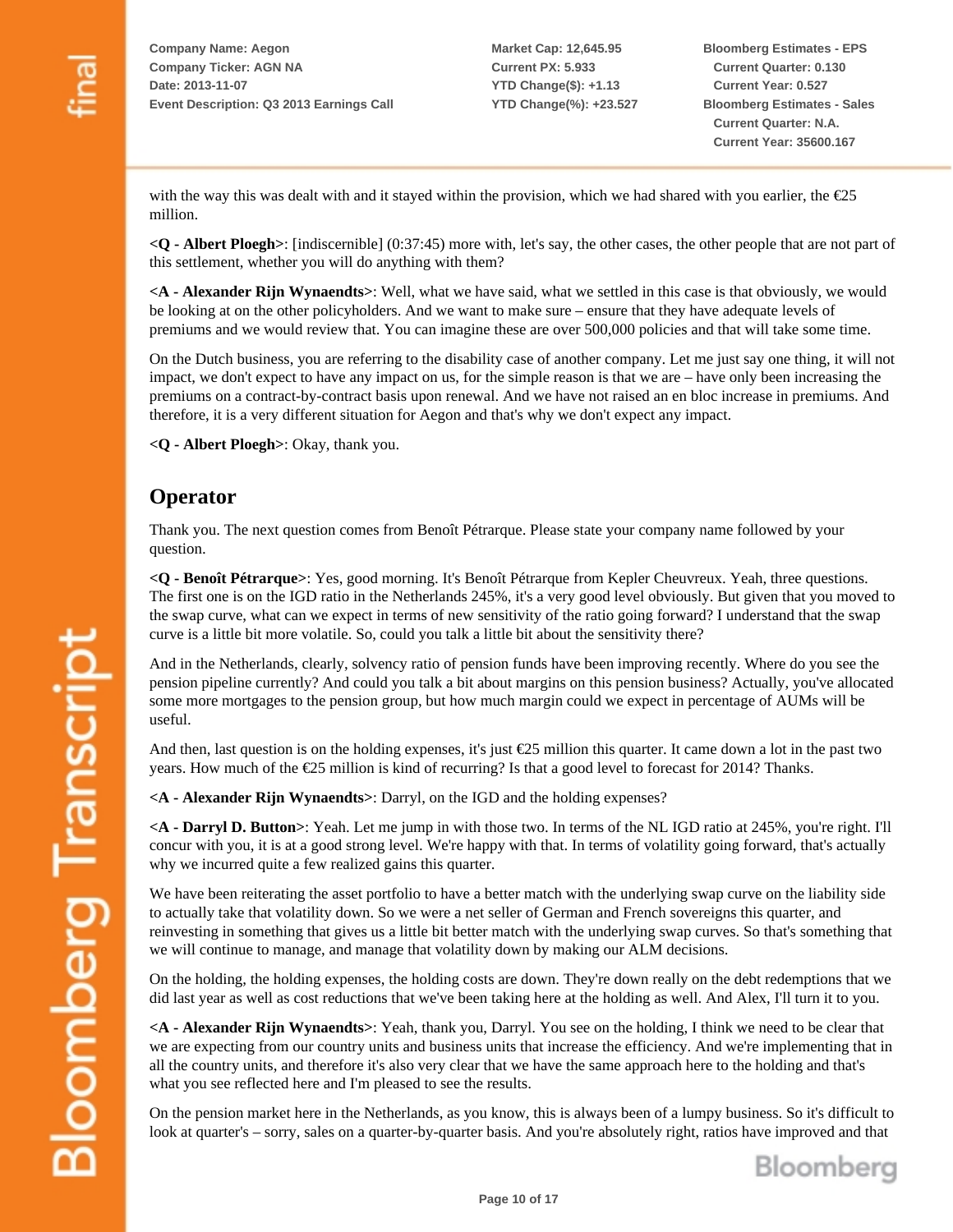**Market Cap: 12,645.95 Current PX: 5.933 YTD Change(\$): +1.13 YTD Change(%): +23.527** **Bloomberg Estimates - EPS Current Quarter: 0.130 Current Year: 0.527 Bloomberg Estimates - Sales Current Quarter: N.A. Current Year: 35600.167**

means it is not going to be easier for pension funds to transfer the liability to insured solutions.

Therefore, we expect also going forward that our strong brand name in the market combined with our strong capital position, which I think is really important here, because these decisions are long-term decisions, where you're transferring the liabilities, our pension fund for many years in insurance company will drive more of the business coming – going to us.

What is important? And as you know, we've been very consistent there. What's really important is that we maintain our pricing discipline. And therefore, with a relatively lump – small number of players and us being the one with clearly, the strongest capital position, we will maintain our pricing discipline. And with the pipeline that is now close to come to us, we will see, in my opinion, in the coming quarters good sales development at attractive margins because we are not interested, as you know, in taking big tickets on our book if we're not able to get the right margins. With the number of providers diminishing, it is clear that margins will be better for company like Aegon.

**<Q - Benoît Pétrarque>**: Just on the holding costs. So the €25 million per quarter, is that a good run rate for 2014?

**<A - Darryl D. Button>**: Yeah. I think it's pretty close, maybe a little bit, might be a little bit higher, but I think it's close. It represents the new cost base where we are right now and the debt redemptions that we've had.

**<Q - Benoît Pétrarque>**: Cool. Thank you very much.

### **Operator**

Thank you. The next question comes from William Hawkins. Please state your company name followed by your question.

**<Q - William S. Hawkins>**: Thank you very much. Good morning. It's William Hawkins at KBW. In the context of how the markets are moving and how you just changed your assumptions, how are you feeling about rolling the collar hedge that you've got for U.S. variable annuities next year?

And then secondly, could you explain a little bit more about this reinsurance recapture that you've done. I understand that it has to do with life and protection in the U.S. but I'm trying to make my mind up about whether long-term this is a good or a bad thing. Often, when you recapture reinsurance, there can be an upfront profit and then there's a lot of losses that follow afterwards. So could you explain the context and then the future financials of that reinsurance recapture? Thank you.

**<A - Darryl D. Button>**: Yeah, William, I'll take those two questions. How we're feeling about the collar hedge? Actually, really, the collar hedge itself is a macro hedge, in addition to the macro hedge we had before. So we're actually going to step back and take a look at both hedges and look at restructuring both of those, and probably execute that in the first quarter.

So in the interim, while we – so we are working on that now. So in the interim, we're going to just continue to roll the delta of the two hedges forward until we complete that restructure. So I think in terms of giving any kind of forward look or guidance from the restructured hedge up, that will have to wait until Q1.

We are of the opinion though, I mean, the markets have done very well this year. We think that's largely the wrong time to be taking a lot of hedges off. So we're really not in the market timing game. So we'll roll the existing deltas forward and restructure both hedges in the first quarter.

Reinsurance capture, yeah, no, you're right. It was a negotiation between us and the reinsurer. We did recapture the business. We did receive an upfront premium to do that, and that's what got booked through in the below the underlying earnings.

It was a relatively, I would say, economically neutral transaction for us. So unfortunately, the accounting is not great on this. I think better accounting would have been to defer that gain over the life of the business and then I would have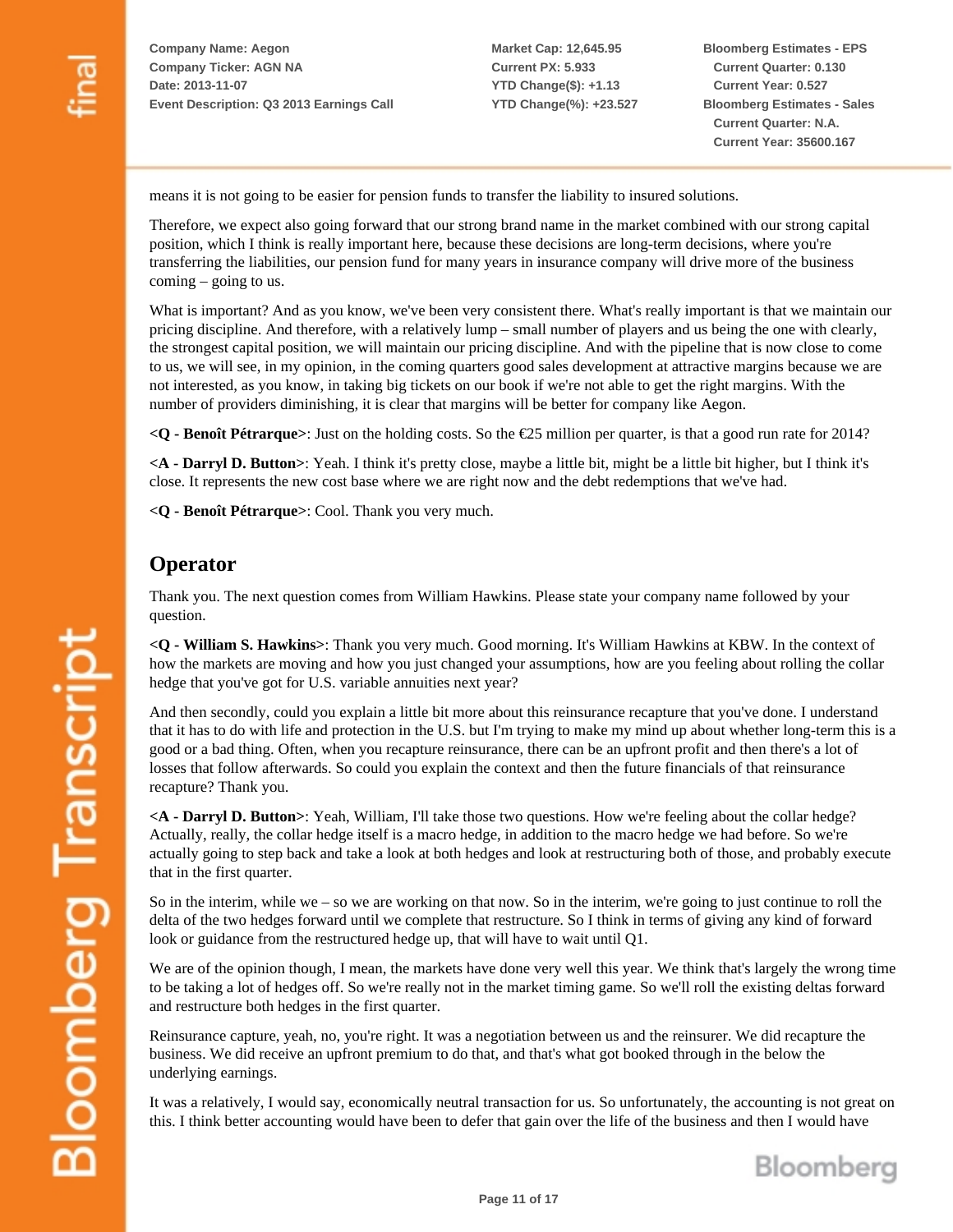**Market Cap: 12,645.95 Current PX: 5.933 YTD Change(\$): +1.13 YTD Change(%): +23.527** **Bloomberg Estimates - EPS Current Quarter: 0.130 Current Year: 0.527 Bloomberg Estimates - Sales Current Quarter: N.A. Current Year: 35600.167**

Bloomberg

been able to say, no change because we did have to upfront some of that profit because of the cash payment and it wasn't economically neutral transaction. That means that effectively creates some headwinds spread over the next 25 years if you will. That's probably the best way to think about that gain that came through.

**<Q - William S. Hawkins>**: Over the next 25 years. So this is effectively some kind of royalty recapture, is it?

**<A - Darryl D. Button>**: Correct. Correct. Yes.

**<Q - William S. Hawkins>**: Cool. Thank you.

#### **Operator**

Thank you. The next question comes from William Elderkin. Please state your company name followed by your prior question.

**<Q - William H. Elderkin>**: Thanks. Good morning everybody. It's Will Elderkin from Goldman. Couple of questions on the UK business please. First of all, in terms of all of the expense reductions you've put through this year in the UK operation, to what extent this was third quarter profit that we can see reflect those expense benefits? In other words, some stuff you've already done, are there further benefits to flow in?

Secondly, in terms of the UK tax rate, historically, that UK tax rate has been very volatile in the business. Can you just give a sense of what we should be using on our models going forward, reference to that UK corporate rate of 20%.

And finally, in terms of auto enrollment, can you just give a sense of is that developing as you expect and do you have any sort of broader thoughts on the opportunity for you there?

**<A - Alexander Rijn Wynaendts>**: Yeah. In terms of expense reductions, as you know, it has to do with timing. Secondly, what you also have to look at, William, is what type of expense reductions, is it maintenance expense or acquisition expenses. And I did here make the point that we have focused on sales related expenses so acquisition expenses, which means that you'll only see partial impact in your earnings because the other part has been deferred.

So I think you need to see a couple of quarters before you get a very clear understanding of to what extent the expense reductions will be impacted because there are a number of factors playing a role. What is important is that it's clear to us, and we need to take our expenses further down. We will take them further down. We've now focused on acquisition expenses going forward, we'll now be focusing more and more on the administrative expense, which are maintenance expenses, which will have a bigger impact, immediate impact on underlying earnings.

In terms of auto enrolment, I do think it's a bit early right now. As you know, there's many discussions around it in terms of what margins we can apply in terms of commissions because obviously it has very much to do with commissions. And so I think we are in – it's too early now to say that we have a clear view as to how auto enrolment is going to work out for us.

One good thing clearly is that you get more assets. That is clear. Now the question is at what commissions, and there's now a new debate as you know going on about from the regulator to what extent we are indeed – sorry, whether we have to pay commissions on the part of the business, which obviously will affect the profitability there. In terms of the tax rates, Darryl?

**<A - Darryl D. Button>**: It will be very short answer, I don't have a better number than the 20%. So I have no insight beyond that. So if it was me, I guess I'd use 20%.

**<Q - William H. Elderkin>**: Thank you. May I ask one follow up, I should have asked at the start, I mean in terms of this broader debate about a 75 basis points charging cap on pensions in the UK. But does that have any particular implications for the UK pension operation?

**<A - Alexander Rijn Wynaendts>**: Well, as you know we have a book, which is quite an old book because we've been in the business for a long time. We have a lot of corporate business. We have individual business. What we've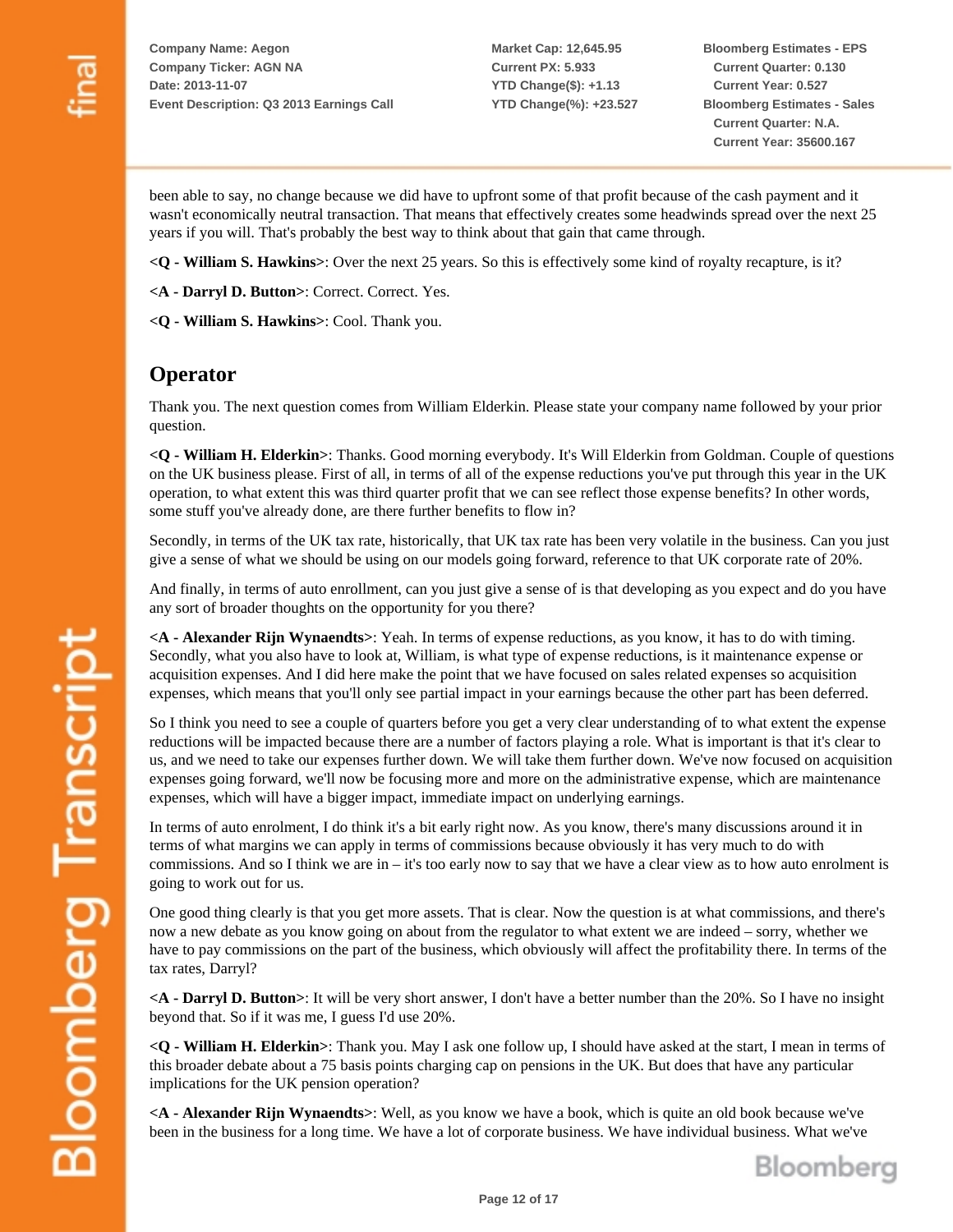**Market Cap: 12,645.95 Current PX: 5.933 YTD Change(\$): +1.13 YTD Change(%): +23.527** **Bloomberg Estimates - EPS Current Quarter: 0.130 Current Year: 0.527 Bloomberg Estimates - Sales Current Quarter: N.A. Current Year: 35600.167**

given you is the total – for the total book that we – for the old book we have around 110 basis points. But there is a mix of corporate pension plans, which are clearly lower and individual pension and other products that where margins are higher. And so I don't expect this to have a big impact on the back book, certainly if it's 100 basis points or potentially 75 basis points. But again here, it has to do with the discussion I mentioned earlier about commission. Is it backwards looking, is it going to be forward-looking? And to what extent is forward looking only will that have an impact on the back book? Too early to say but what we are now assuming that it's mostly going to be forward looking and to be applied as such, pension which is new business on the books.

**<Q - William H. Elderkin>**: Okay, great, thank you very much.

#### **Operator**

Thank you. The next question comes from Maarten Altena. Please state your company name, followed by your question.

**<Q - Maarten Altena>**: Yes, good morning. Maarten Altena of Mediobanca speaking. Three questions from my side. The first is on the economic assumptions. You seem quite conservative with your 10-year assumptions instead of five-year to now reach 4.25% for U.S. treasury. However, in order to be really conservative, could you give us a ballpark figure what the impact will be if we assume the current interest rate levels over 10 years as some kind of sensitivity?

The second one is on the U.S. pensions as your U.S. pension balances and margins both developed favorably. And according to the well-known baby-boomer story, the balances are likely to continue to increase, but what further room do we have to sustain a beneficial margin trend, maybe some color on that?

And briefly on the Netherlands, as you talk about impairments on residential mortgage loans in the Netherlands of 14 bps, could you elaborate on the trend here, whether it's accelerating, decelerating, stabilizing or maybe rather protected by the government guarantee? Thanks.

**<A - Alexander Rijn Wynaendts>**: Darryl, you take the first question.

**<A - Darryl D. Button>**: Yeah, let me jump on the first one. You asked for a sensitivity on the, I think, if interest rates remain flat. First of all, on your conservative comment, what this does do is it brings our IFRS assumptions almost on top of the forward curve. So for the first time I think in a long time, we've had really market assumptions inside the IFRS numbers, which I think is a real positive for the organization in many ways in taking that disconnect, discontinuity down between our different assumptions that we work within.

In terms of on sensitivity, I think the best I can do is just break the  $\epsilon$ 405 million impact, which really came across three different pieces, the equity change from 9% to 8%, the change on the interest rate curve and then the separate account bond fund return.

When I look at the interest rate, only component of that, which is the, I think, the sensitivity you're looking for, that was about half of the €405 million. So when you map it out and draw it out and look at the change we made, the piece from dropping by 50 basis points and flattening out the long term curve that was €200 million.

I don't have another or better sensitivity that I can give you at this time. Pension margins in the U.S.

**<A - Alexander Rijn Wynaendts>**: Yes. No, obviously, we are pleased with the pension margins, 26 basis points, that is above our target of 25 basis points. The combination of strong sales but also continued efficiency improvement, we'll continue to see that. We are continuously looking at ways of reducing our expenses. As you know, we are bringing our businesses together. We had, call it the big ticket, diversified and smaller cases, Transamerica and all under one, in pension business.

And in terms of margins, what we are seeing is that in the big cases, margin compression and margins are still under pressure. It's a line with what we see in the market, on the smaller cases, let's say, up to €100 million, there is less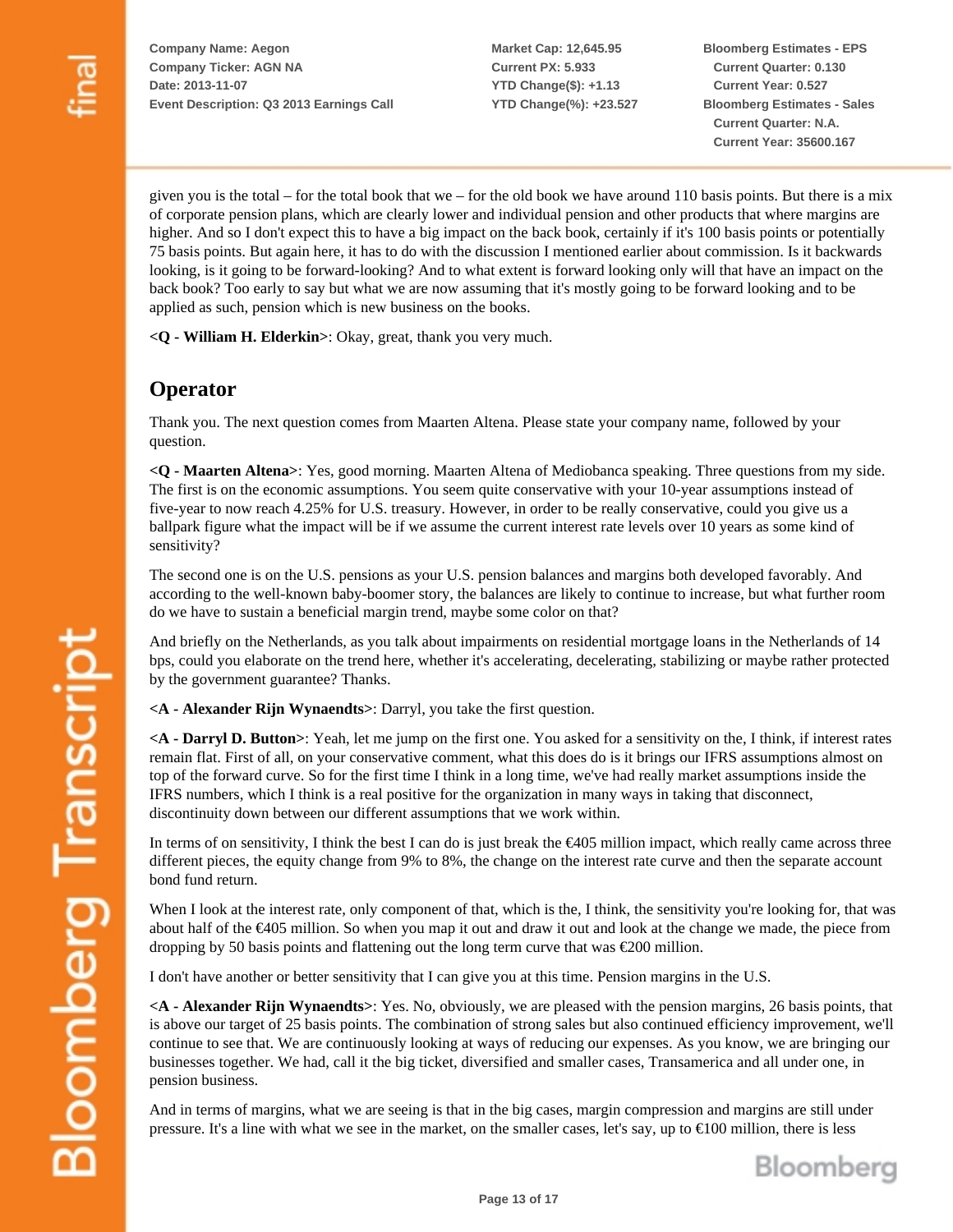**Market Cap: 12,645.95 Current PX: 5.933 YTD Change(\$): +1.13 YTD Change(%): +23.527** **Bloomberg Estimates - EPS Current Quarter: 0.130 Current Year: 0.527 Bloomberg Estimates - Sales Current Quarter: N.A. Current Year: 35600.167**

margin pressure. However, I think we should take into account the fact that more and more of our competitors will also be focusing on that part of the market where we see less margin pressure. And then therefore you could expect more pressure coming in in the future, which only reconfirms our position and strategy, which is about being more efficient and taking expenses down and we will continue to take expenses down so that we can maintain our margins at this level.

The second element which is not included in the margins and I raised that in the previous question is that we are more and more focusing now on retaining these assets that mature with an employee retiring in our system. So they will be looking at the total chain much more than the individual pieces. So we'll have the accumulation piece, but we believe that we only today had very small parts of these assets that mature that stay with Aegon, And that more and more we're focusing on keeping these assets with us, which will effectively as you can imagine strengthen the value chain and allow us to take a bigger part of the total value chain particularly in area where margins are higher.

**<Q - Maarten Altena>**: If I can comment on that one, would you be able to come up with a ratio, which number of clients are retained now and how they developed over the last for, let's say, 10 years and where you expect it to go to?

**<A - Alexander Rijn Wynaendts>**: Yeah. It's difficult to say where we expected to go to. I can tell you that we are working very hard in developing plans on increasing that. Today the percentage is relatively low. It's single digits. I mean that's where it is. It is not much more than that. The reason also being we've never so much focused on it. And with our strategy of focusing on retirement segment within, as you know, our purpose to helping customers securing financial futures, we're much more focusing now on this on an integrated basis. And we see that in increasing that percentage, we'll rather like to update you when we have a strategy session in June as to where our visions are there. And clearly, it is possible to increase the amount we retain significantly compared to where we are today.

In terms of mortgages, you mentioned 14 basis points, keep in mind that we had a very significant part of our book in mortgages with a Dutch government guarantee, these famous NHG that clearly helps. We have seen mortgages with very low impairments, 14 basis points, very low. We should take into account obviously with the environment not being as good as you would like it to be and that could trend very slowly up but still well within our pricing assumptions.

**<Q - Maarten Altena>**: Okay. Perfect. Thanks so much.

## **Operator**

Thank you. The next question comes from Nick Holmes. Please state your company name followed by your question.

**<Q - Nick Holmes>**: Hi, there. It's Nick Holmes of SocGén. I had just a couple more questions on the economic assumption changes. First one is, how conservative do you think you are compared with the U.S. peer group? And secondly, can you give us a split of the €270 million between the three elements? Thanks.

**<A - Alexander Rijn Wynaendts>**: Darryl?

**<A - Darryl D. Button>**: Yeah. Nick, I'll take that. How conservative are we now relative to the U.S. peer group? The answer is very, very conservative. So we actually see some, I see some statistics on that, so I can say that fairly confidently that we're top quartile in terms of – on that metric.

In terms of a split, I can give you – yeah, I can give you a split on the equity market component of the  $\epsilon$ 405 million was €135 million, little under €200 million for the interest component and about €70 million on the bond fund component.

**<Q - Nick Holmes>**: Right. And yeah, just coming back the U.S., so I mean, you feel that you are significantly, well, you are more conservative. And therefore, I mean, I saw some debates within the U.S. industry that you are kind of moving away from the peer group and consensus. Do you find other companies raising questions about what you may be doing?

Bloomberg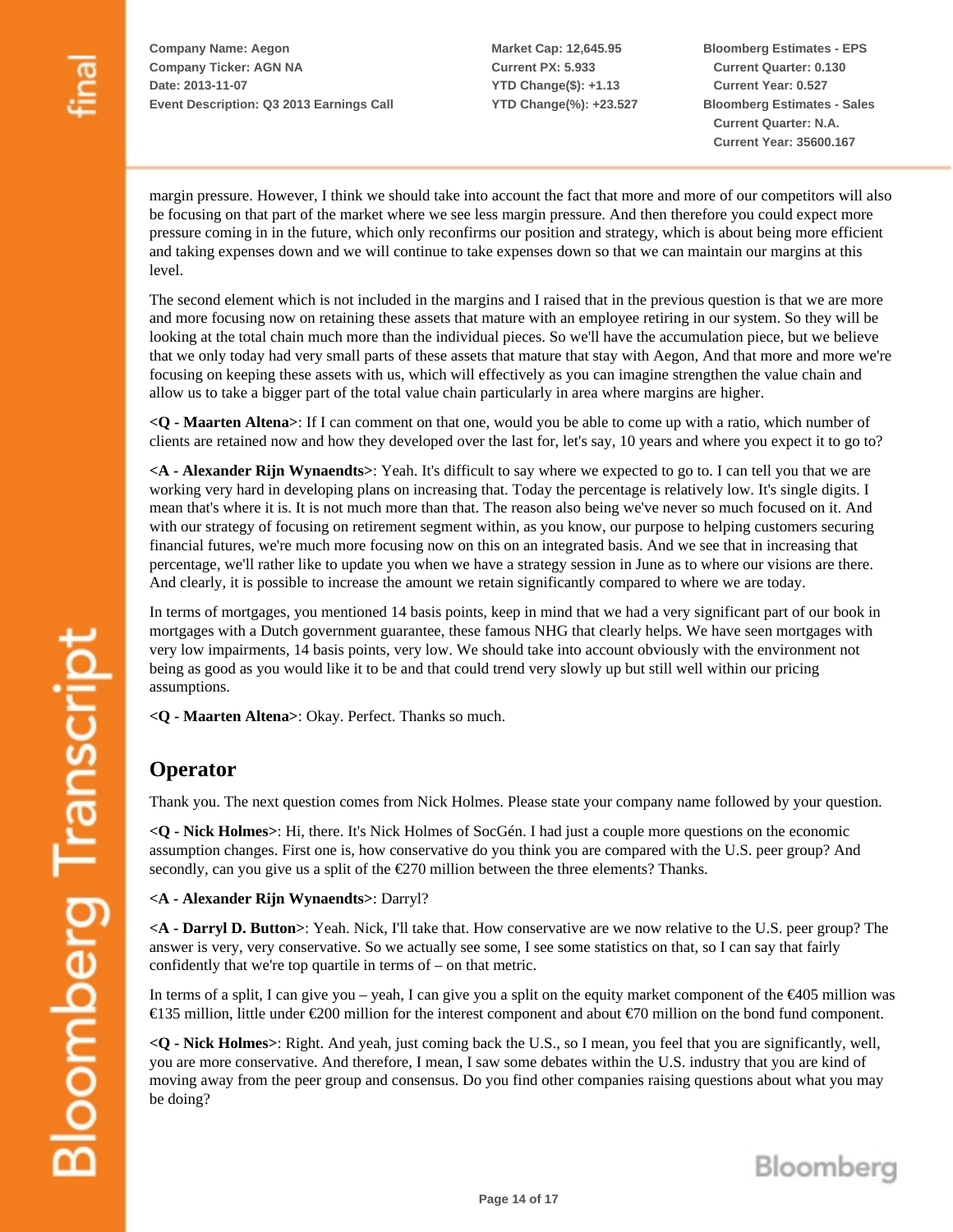**Market Cap: 12,645.95 Current PX: 5.933 YTD Change(\$): +1.13 YTD Change(%): +23.527** **Bloomberg Estimates - EPS Current Quarter: 0.130 Current Year: 0.527 Bloomberg Estimates - Sales Current Quarter: N.A. Current Year: 35600.167**

**<A - Darryl D. Button>**: Well, I don't know. I guess, that's really – I can't comment too much on the other companies so I'll stay with ours. I would add a couple of other proof points to that too. Sometimes you'll find just total separate account return assumptions. We do break ours between the equity and the bond fund components and our bond fund returns are down at 4%. And you have about – on the annuities in particular, we have about a 50/50 split between equity and bond funds. So when you start to factor in that, that's what really pushes us down on the level of conservatism.

On the interest rate assumptions, same as well, we're towards the lower end now with these new assumption set. So all I can do, Nick, is comment on where we are. And I feel good about where we are and I feel good about lining these assumptions up with, as I said before, with the market, which gives us impacts or it gives us, I would say, beneficial impacts as we go and do things like hedge programs and capital market transactions. So I feel good about our position.

**<Q - Nick Holmes>**: Okay. That's great. Thank you very much.

**<A - Alexander Rijn Wynaendts>**: Yeah.

#### **Operator**

Thank you. The next question comes from François Boissin. Please state your company name, followed by your question.

**<A - Alexander Rijn Wynaendts>**: Yes.

**<Q - François Boissin>**: Yes, very good morning, everybody. This is François Boissin from Exane BNP Paribas. Two questions, please. The first one really is on the value of new business has been increasing quite significantly year-on-year. Could you comment on how much was the – on order of magnitude, how much of the increase comes from better market conditions and how much comes from more efficient operating costs? And a comment on the sustainability of this level of value of new business would be quite useful.

The second question regard to your investment strategy, can you comment on your current investment yield on your backlog, in your reinvestment yield and also the kind of breakdown of your new investments would be quite useful. Thank you very much.

**<A - Alexander Rijn Wynaendts>**: On the value of new business, I think what we see here is the implementation and execution of our strategy. We said very clearly as the strategy of the company, we want to sell the right products to the right customers at the right price, the after trade value for the customers and the after trade value for us. Otherwise, it's not a sustainable business model in which we're operating in.

So the improvements has and mostly to do with the fact that we have priced our products in line with the market realities. And as you know for variable annuities, for example, of guarantees, we hedge the delta and we hedge interest rate. Most important here is that we have re-priced products.

We have taken products off the shelf, where we were not able in this environment to make them work. We've taken our expenses down. So the answer to your question is that most of the impact is management efficiency to re-price the products, not sell products that are not meeting our hurdle rate and being prepared and being courageous enough to take old product lines off the shelf because we just don't see how they work in this environment. So it's a lot of negatives, which you don't see coming up again, which has turned this number to a positive number. And it also means that therefore we believe that these levels are sustainable going forward because we'll continue and maintain our strategy.

**<Q - François Boissin>**: I'm sorry. Just to follow up on that, do you think there is more to come, i.e. are you able to further increase margins or do you think that at some point in time, you might see pressure from competitors?

**<A - Alexander Rijn Wynaendts>**: What you see is that margins, this specific quarter, have clearly have had a benefit from increased margins of variable annuity. Market conditions there had helped a bit, that's clear, because when rates go up and volatility goes down, you get more room in pricing for the guarantees. So we will continue with our strategy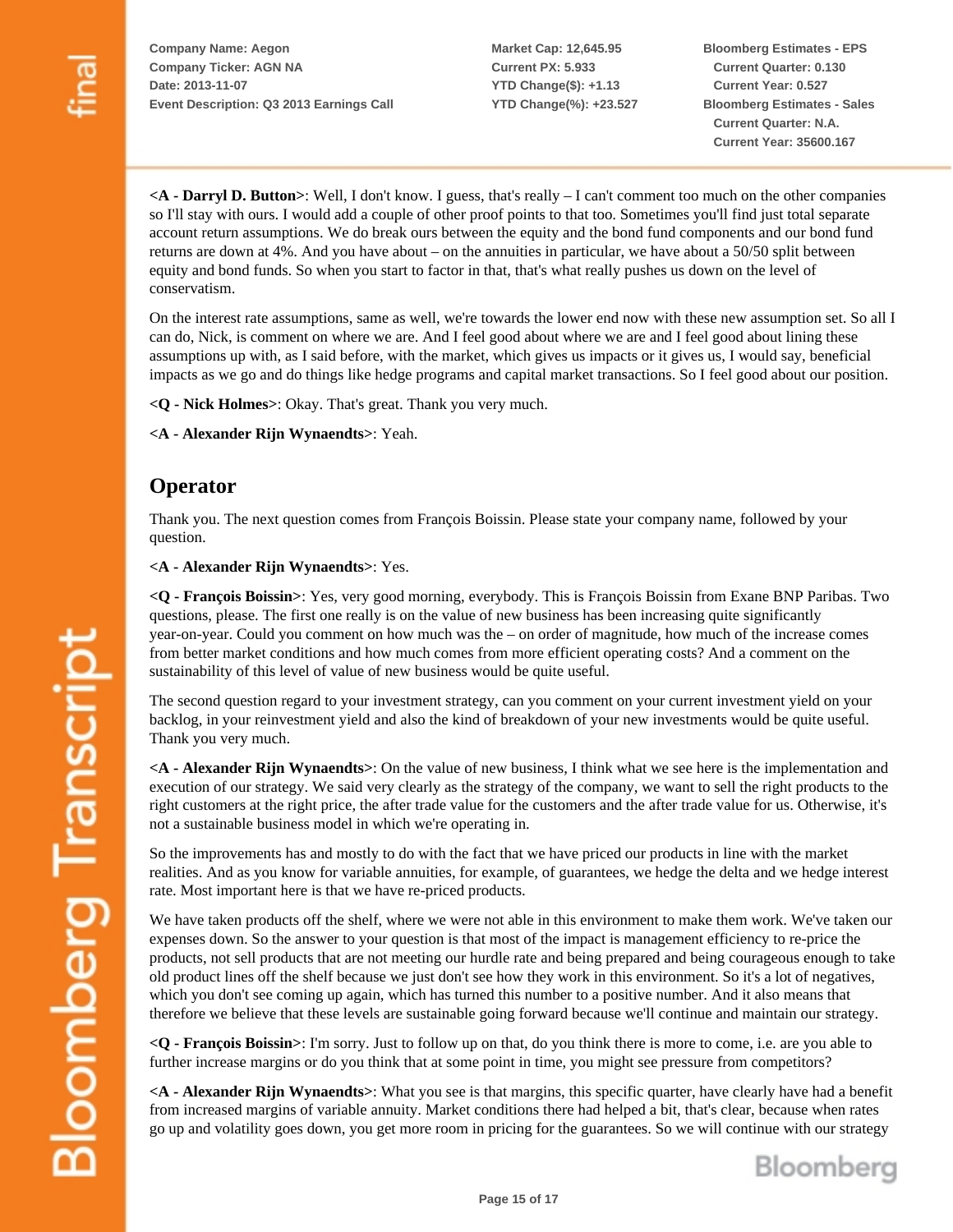**Market Cap: 12,645.95 Current PX: 5.933 YTD Change(\$): +1.13 YTD Change(%): +23.527** **Bloomberg Estimates - EPS Current Quarter: 0.130 Current Year: 0.527 Bloomberg Estimates - Sales Current Quarter: N.A. Current Year: 35600.167**

of only selling products that add value to our customers and add value to us.

We have effectively taken a lot of measures already in the past. The most important measures we have taken them. I've been very clear in previous quarters about universal life, re-pricing and withdrawing products. What I can say today is that in the value of new business, which is as presented, most of all the negatives are those items and those product lines that created negative value, have now been eliminated. So therefore, this is a sustainable level but you should not be expecting the same rate of increases. It will now very much depend on the volume of sales. Darryl, do you have something to add.

**<A - Darryl D. Button>**: Yeah. Let me give you on the two big general accounts in the U.S., our back-book yields are about 4.70% right now. And new money yields going on in the books are somewhere in the 4.25% and 4.50% range.

In the Netherlands back-book yield is 3.70%. It's about a point lower and new money yields going into the Netherlands is right on top of that, above 3.70%

**<Q - François Boissin>**: Okay. And in terms of the breakdown, maybe in the U.S. in terms of your new investments?

**<A - Darryl D. Button>**: Well, it's high-grade corporate credit. It's also some long sovereign, long U.S. treasuries, high grade corporate credit, a little bit of structured assets as well. I would say the new money mix looks very similar to the in-force portfolio.

**<Q - François Boissin>**: Okay. Thank you very much.

**<A - Darryl D. Button>**: Yeah.

**<A - Alexander Rijn Wynaendts>**: So I'd like to thank you for attending this conference call. Again I know it's a busy day, thank you very much. And I'd like to open the floor now to the press for any remaining questions you may have.

#### **Operator**

Thank you. We will now take questions from the media. [Operator Instructions] Thank you. Our first question comes from Maud van Gaal please state your company name followed by your question.

**<Q - Maud van Gaal>**: Yes. Hi, this is Maud van Gaal from Bloomberg News. I had a question with regards to your comment on the Solvency II and also your remark on Solvency 1.5 in the press release. I was wondering what comments have you submitted to the consultation if any? And if you are more optimistic on Solvency II, would that make you urge the Dutch government not to go ahead with 1.5 or the Central Bank? Thank you.

**<A - Alexander Rijn Wynaendts>**: Let me start with Solvency II. As I just said in the call and as you know, I'm pretty closely involved in the whole process with the industry. I believe that we are at a point that we have never been closer to having the different parties that need to be involved and come to a conclusion. There's a number of outstanding points.

But I think everybody now knows that if, by the end of November, there is no agreement then the deadline of – sorry, I would say its target date of the 1st of January 2016 becomes really impossible. Even if in November an agreement has reached by on the big items, there still is a lot of work to be done and it is questionable to what extent that can be done within the timeframe. But I believe that there is now a very clear desire and determination from all the parties involved to come to an agreement to set this aside and to move forward.

Darryl, you've been involved with Solvency 1 and the Dutch Central Bank. So, do you like to comment?

**<A - Darryl D. Button>**: Yes. Solvency 1.5 applies to our Dutch business only. It is a stop-gap measure if you will, that here in the Netherlands are implementing while they're waiting for Solvency II. It works off at Solvency 1 framework. It basically stress tests the Solvency 1 framework and then creates a corridor approach where the DNB, the regulator here in Holland, has approval rates over whether companies can pay dividends or not.